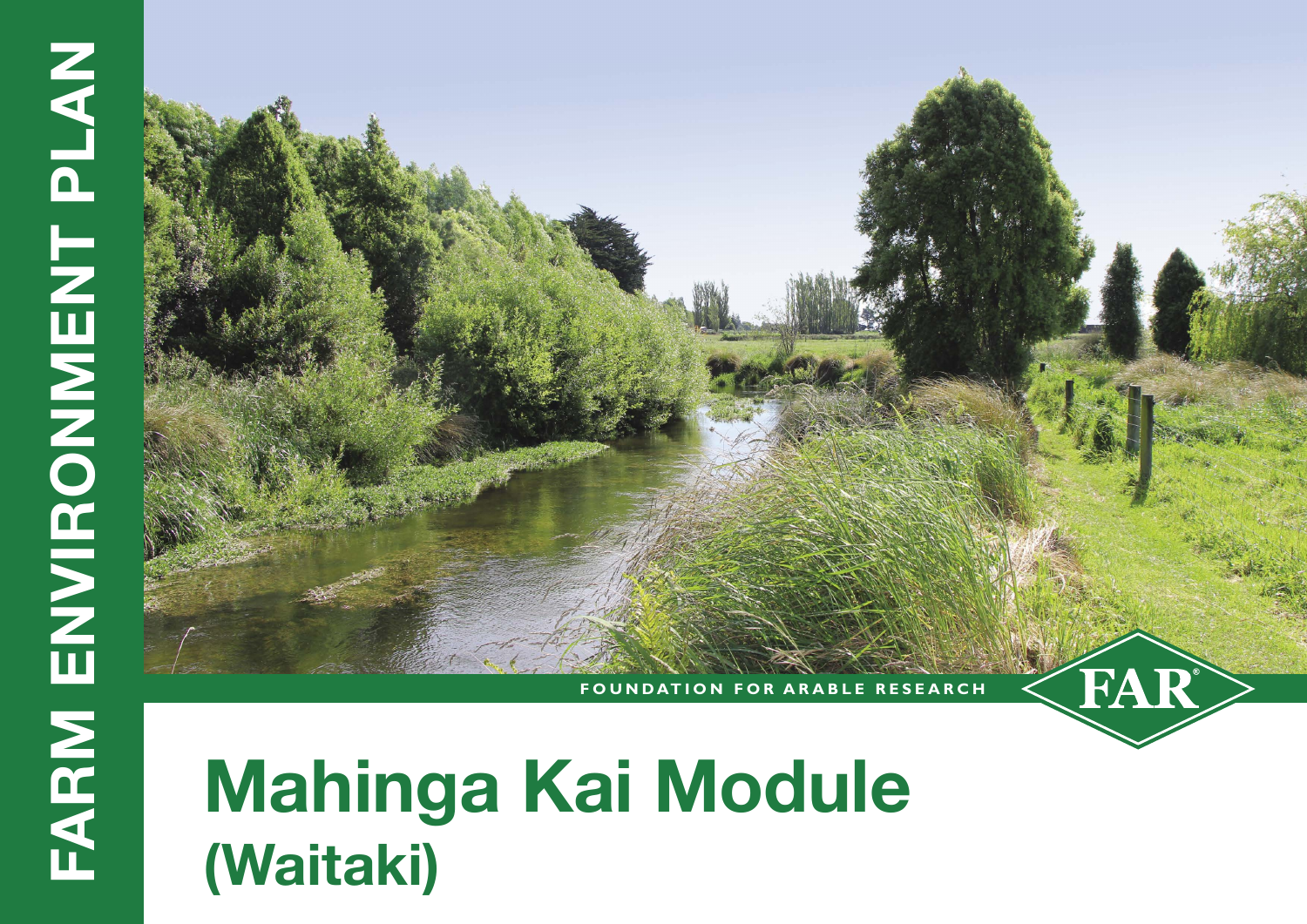## **Additional Requirements for Farms within the Waitaki Sub Region**

Environment Canterbury's Plan Change 5 has added requirements for managing mahinga kai and biodiversity on farms in the Waitaki sub-region and an additional map and management section is required in your farm environment plan.

If you have already developed an electronic copy of your farm environment plan on the previous FAR FEP template, use these additional pages to quickly update your farm environment plan.

Prepare an additional map and label it Map 4.

#### **Map 4**

On a map or aerial photograph of the waterbodies on the property or properties show the location of any spring heads, wetlands and spring-fed streams to recognise their biodiversity values.

Use this link to find out more about mahinga kai **<http://www.canterburywater.farm/fep/mahinga-kai/>**

#### **Fill in the HIGHLIGHTED parts of the template**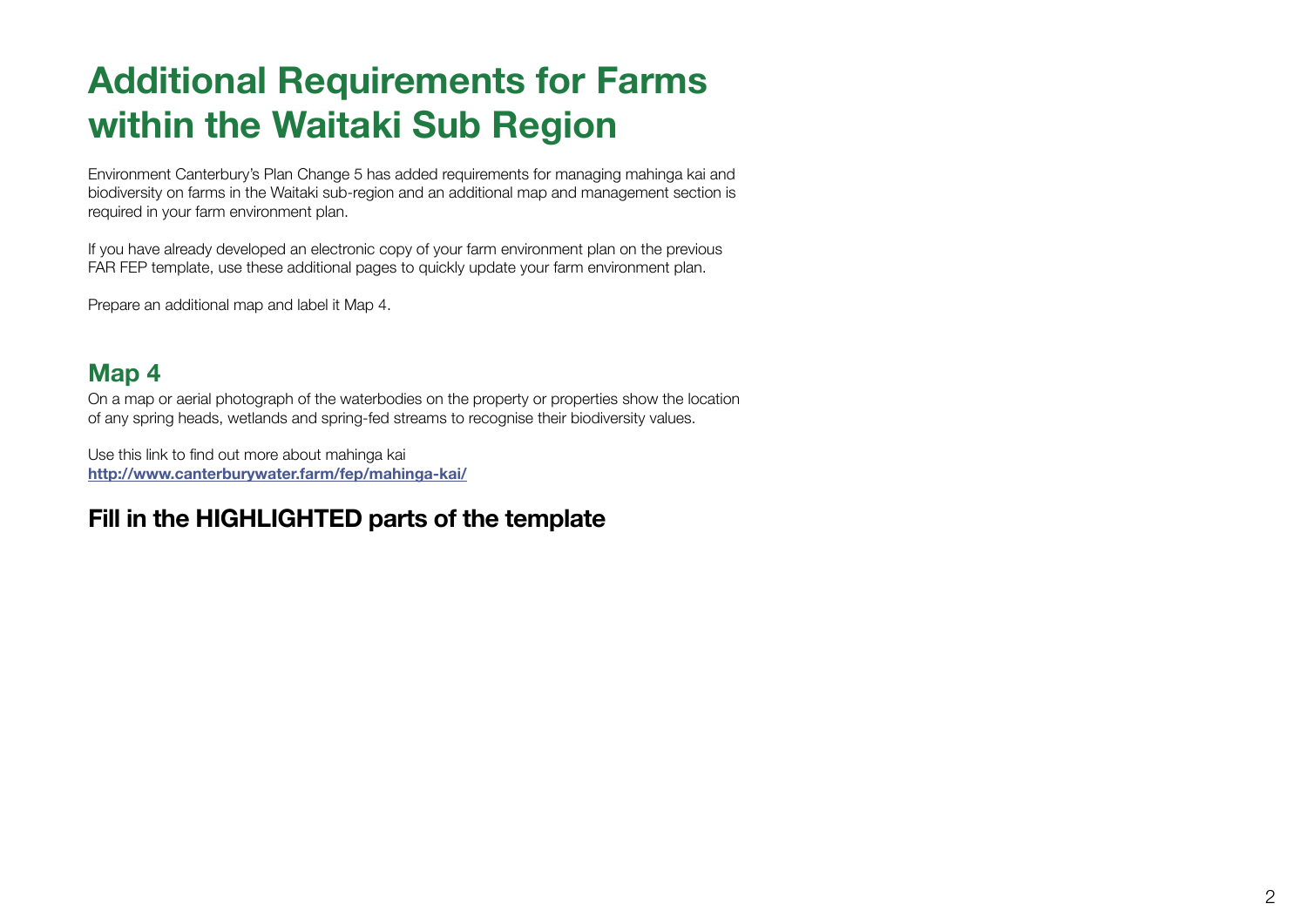### **Management Area**

#### **Mahinga Kai and Biodiversity Values**

| Management Objective    | To recognise and protect the property's mahinga kai and biodiversity values.                                                                                                                                                                                                                                                                                                                                                                                                                                                                                                                                                                                                                                                                                                                                                                                                                                                                                                                               |
|-------------------------|------------------------------------------------------------------------------------------------------------------------------------------------------------------------------------------------------------------------------------------------------------------------------------------------------------------------------------------------------------------------------------------------------------------------------------------------------------------------------------------------------------------------------------------------------------------------------------------------------------------------------------------------------------------------------------------------------------------------------------------------------------------------------------------------------------------------------------------------------------------------------------------------------------------------------------------------------------------------------------------------------------|
| Target                  | Mahinga kai values on the property are recognised by achieving other objectives and targets in the FEP and in addition by:<br>Protecting natural wetlands and springs from stock and farm activities.<br>Protecting and maintaining areas of remnant native vegetation and habitat, particularly trees and shrubs and riparian, and wetland<br>vegetation, in accordance with the relevant regional and district council rules or any granted resource consent.<br>Maintaining sufficient riparian buffers alongside waterways (including drains), wetlands, lakes and springs to manage risks on<br>mahinga kai species.<br>Using native vegetation for restoration and to stabilise soil in erosion prone areas on the farm such as stream banks, gullies and<br>steep slopes.<br>Managing pest plants in accordance with regional council rules.<br>Consider developing wetland areas to treat and filter runoff, absorb nutrients and trap sediment and to provide habitat for mahinga<br>kai species. |
| <b>Identified Risks</b> |                                                                                                                                                                                                                                                                                                                                                                                                                                                                                                                                                                                                                                                                                                                                                                                                                                                                                                                                                                                                            |

| <b>Key Actions</b><br>Management changes to protect the property's mahinga kai and biodiversity values. | When by | <b>Evidence of</b><br>completion |
|---------------------------------------------------------------------------------------------------------|---------|----------------------------------|
|                                                                                                         |         |                                  |
|                                                                                                         |         |                                  |
|                                                                                                         |         |                                  |
|                                                                                                         |         |                                  |
|                                                                                                         |         |                                  |